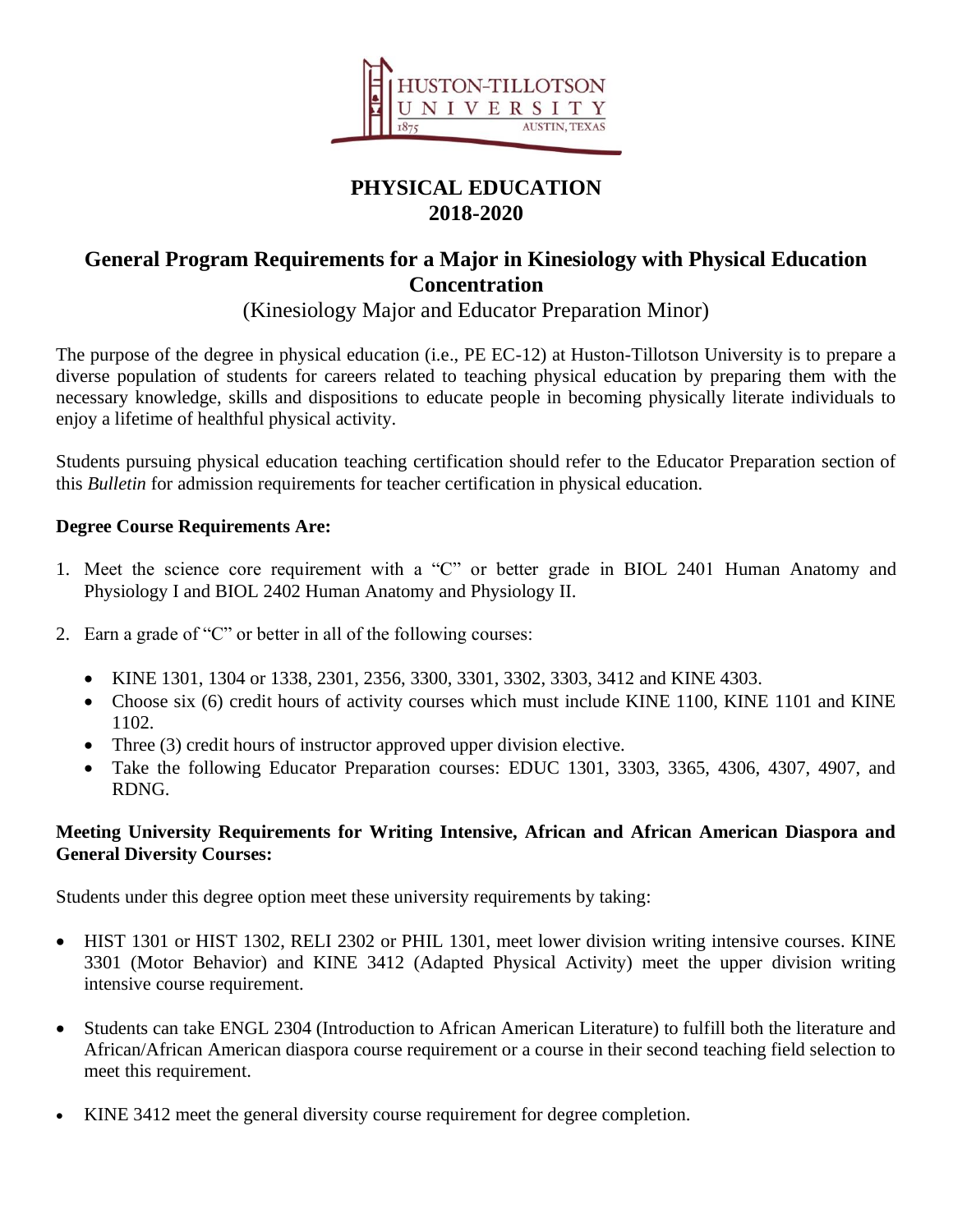## **A SUGGESTED COURSE SEQUENCE FOR THE B.A. KINESIOLOGY PHYSICAL EDUCATION** TOTAL HOURS 122

|                    |         |                                                   | <b>YEAR1</b>      |                    |         |                                                  |                         |
|--------------------|---------|---------------------------------------------------|-------------------|--------------------|---------|--------------------------------------------------|-------------------------|
|                    |         | <b>FALL</b>                                       |                   |                    |         | <b>SPRING</b>                                    |                         |
| <b>UNIV</b>        | 1101    | Freshman Seminar I                                | 1                 | <b>UNIV</b>        | 1102    | Freshman Seminar II                              | 1                       |
| <b>ENGL</b>        | 1301    | Intro to College Composition                      | 3                 | <b>ENGL</b>        | 1302    | College Rhetoric &                               | 3                       |
|                    |         |                                                   |                   |                    |         | Composition                                      |                         |
| <b>KINE</b>        |         | <b>Activity Course</b>                            | 1                 | <b>COMM</b>        | 1315    | <b>Public Speaking</b>                           | 3                       |
| <b>KINE</b>        |         | <b>Activity Course</b>                            | 1                 | <b>MATH</b>        | 1314    | College Algebra                                  | 3                       |
| <b>KINE</b>        | 1304 or | Health and Wellness or                            | 3                 | <b>PSCI</b>        | 1301 or | <b>American Government</b>                       | 3                       |
|                    | 1338    | <b>Concepts of Physical Fitness</b>               |                   |                    | 1302    | (Federal or State and Local)                     | 3                       |
|                    |         | Foreign Language I                                | 3                 |                    |         | Foreign Language II                              |                         |
| COSC               | 1300    | <b>Introduction to Computers</b>                  | $\mathfrak{Z}$    |                    |         |                                                  |                         |
| <b>Total Hours</b> |         |                                                   | $\overline{15}$   | <b>Total Hours</b> |         |                                                  | 16                      |
|                    |         |                                                   |                   |                    |         |                                                  |                         |
|                    |         |                                                   | <b>YEAR2</b>      |                    |         |                                                  |                         |
|                    |         | <b>FALL</b>                                       |                   |                    |         | <b>SPRING</b>                                    |                         |
| <b>KINE</b>        |         | <b>Activity Course</b>                            | 1                 | <b>KINE</b>        |         | <b>Activity Course</b>                           | $\mathbf{1}$            |
| <b>BIOL</b>        | 2401    | Human Anatomy and                                 | $\overline{4}$    | <b>EDUC</b>        | 1301    | Introduction to the Teaching                     | 3                       |
|                    |         | Physiology I                                      |                   |                    |         | Profession                                       |                         |
| <b>KINE</b>        | 1301    | Foundations of Kinesiology                        | 3                 | <b>KINE</b>        | 1321    | Coaching Education                               | 3                       |
| <b>KINE</b>        | 2301    | <b>Developmentally Appropriate</b>                | 3                 | <b>BIOL</b>        | 2402    | Human Anatomy and                                | $\overline{4}$          |
|                    |         | Activities<br>Ethics/Religion Core (WI)           |                   |                    |         | Physiology II<br>Fine Arts Core                  | 3                       |
| <b>HIST</b>        | 1301 or | U.S. History I or                                 | 3<br>3            |                    |         |                                                  |                         |
|                    | 1302    | U.S. History II (WI)                              |                   |                    |         |                                                  |                         |
| <b>Total Hours</b> |         |                                                   | 17                | <b>Total Hours</b> |         |                                                  | 14                      |
|                    |         |                                                   |                   |                    |         |                                                  |                         |
|                    |         |                                                   | YEAR <sub>3</sub> |                    |         |                                                  |                         |
|                    |         | <b>FALL</b>                                       |                   |                    |         | <b>SPRING</b>                                    |                         |
| <b>KINE</b>        |         | <b>Activity Course</b>                            | 1                 | <b>KINE</b>        |         | <b>Activity Course</b>                           | $\mathbf{1}$            |
| <b>EDUC</b>        | 3303    | Instruction in a Multicultural                    | 3                 | <b>RDNG</b>        | 3321    | <b>Language Arts Across</b>                      | 3                       |
| <b>ENGL</b>        |         | Society<br>Literature (200 level course)          |                   | <b>EDUC</b>        | 4306    | Curriculum                                       | 3                       |
|                    |         |                                                   | 3                 |                    |         | Assessment and<br>Differentiation of Instruction |                         |
| <b>KINE</b>        | 3300    | <b>Tests and Measurements</b>                     | 3                 | <b>KINE</b>        | 2356    | Care & Prevention of Athletic                    | 3                       |
|                    |         |                                                   |                   |                    |         | Injuries                                         |                         |
| <b>KINE</b>        | 3302    | Physiology of Exercise                            | 3                 | <b>KINE</b>        | 3303    | <b>Biomechanics</b>                              | 3                       |
| <b>KINE</b>        |         | <b>Approved Elective</b>                          | 3                 | <b>KINE</b>        |         | Approved Elective                                | $\overline{\mathbf{3}}$ |
| <b>Total Hours</b> |         |                                                   | 16                | <b>Total Hours</b> |         |                                                  | $\overline{16}$         |
|                    |         |                                                   |                   |                    |         |                                                  |                         |
|                    |         |                                                   | YEAR <sub>4</sub> |                    |         |                                                  |                         |
|                    |         | <b>FALL</b>                                       |                   |                    |         | <b>SPRING</b>                                    |                         |
| <b>EDUC</b>        | 3365    | K-12 Content Knowledge &                          | 3                 | <b>EDUC</b>        | 4307    | <b>Student Teaching Seminar</b>                  | 3                       |
| <b>KINE</b>        | 4303    | Skills w/Cert Exam Prep<br>Theory & Methods of PE | 3                 | <b>EDUC</b>        | 4907    | <b>Student Teaching Field</b>                    | 9                       |
|                    |         | (WI)                                              |                   |                    |         |                                                  |                         |
| <b>KINE</b>        | 3301    | Motor Behavior (WI)                               | 3                 |                    |         |                                                  |                         |
| <b>KINE</b>        | 3412    | Adapted PE (WI, GE)                               | 4                 |                    |         |                                                  |                         |
| <b>KINE</b>        |         | <b>Upper Division Approved</b>                    | 3                 |                    |         |                                                  |                         |
|                    |         | Elective                                          |                   |                    |         |                                                  |                         |
| <b>Total Hours</b> |         |                                                   | 16                | <b>Total Hours</b> |         |                                                  | 12                      |

Note: Education majors may test out of COSC 1300 and satisfy computer requirement by taking EDUC 2302.